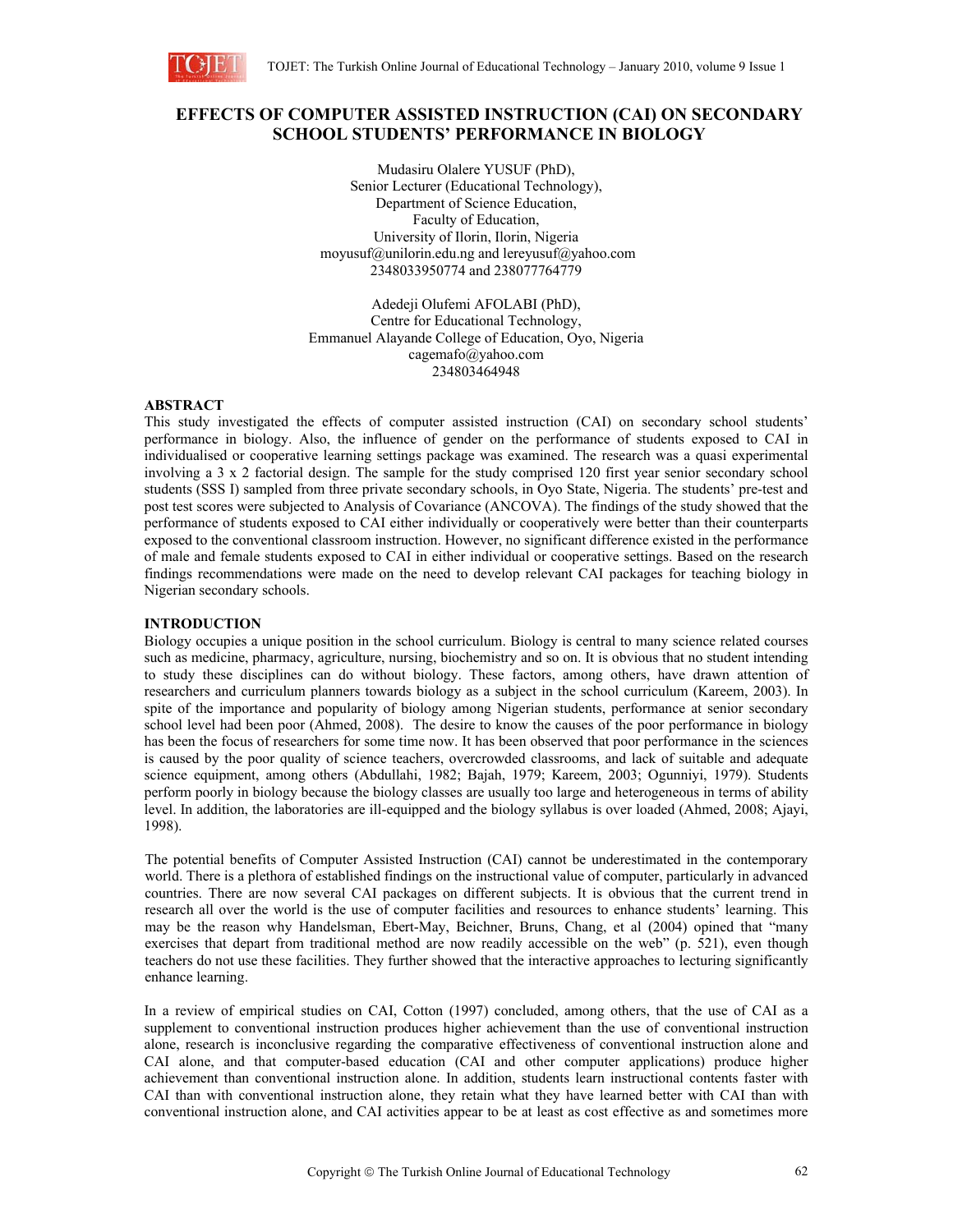

cost-effective than other instructional methods, such as teacher-directed instruction and tutoring. Furthermore, computer assisted instruction has been found to enhance students' performance than the conventional instructional method in counselor education (Karper, Robinson, & Casado-Kehoe, 2005). However, Mill (2001) findings revealed that CAI was found to be as effective as classroom for fact based learning, but not as effective for topics requiring critical thinking or mathematical problem solving. In addition, the time required for by learners to use CAI was higher overall than conventional classroom instruction. Students taught using traditional instruction combined with the use of computer performed significantly better than students taught using traditional instruction in a college setting (Akour, 2006). Similarly, college students taught statistics using lecture-plus-CAI obtained higher averages on midterm and final exams than students taught using lecture method only (Basturk, 2005). Based on a review of several studies and shortcoming on studies comparing CAI with conventional instruction, CAI can be considered as effective as traditional instruction. Furthermore, how CAI is delivered can affect its effectiveness, and that new studies are needed to clarify the effect of CAI in contemporary student environment (Jenk & Springer, 2002). Thus, empirical findings on the use of CAI have been mixed.

Gender issues too have been linked with performance of students in academic tasks in several studies but without any definite conclusion. But there is a general conclusion that general imbalance exist in computer use, access, career and attitude. That is why Davies, Klawe, Ng, Nyhus, and Sullivan, (n.d.) based on their review suggested that current gender imbalance in technology and the role that technology will play in the future should be a concern for men and women, practitioners, policy makers and parents. Some studies revealed that male students perform better than the females in physics, chemistry, and biology (Danmole, 1998; Novak & Mosunda, 1991; Okeke & Ochuba, 1986) while others revealed that female students are better off than males (Kelly, 1978: Wonzencreaft, 1963). Some studies such as those of Bello (1990) did not find any form of influence being exerted by gender on students' academic performance in the sciences. Gender factor on the use of CAI has also been of interest to researchers. Collazos, Guerrero, Llana, and Oetzel, (n.d.) examined gender influence on collaborative use of computer based communication. They found that group with minority women had low index of collaboration compared to homogenous group and group with majority women.

Spence (2004) found no significant influence of gender on the achievement of college students in mathematics when they were exposed to mathematics courseware in online and traditional learning environment. However, female online learners were significantly less likely to complete the course compared to their traditional female counterpart or male online counterparts. In a review of studies on access, use, attitude, and achievement with computer, Kirkpatrick and Cuban (1998) concluded that when female and male students at all levels of education had the same amount and types of experiences on computers, female achievement scores and attitudes are similar in computer classes and classes using computer.

Learning setting in either cooperative or individualized setting may be a significant factor in students' learning. Cooperative learning is meant to enhance students' learning and develop their social skills like decision-making, conflict management, and communication (Bonwell & Eison, 1991). Through cooperative learning methods students share ideas together so that they can learn to work together and to learn that they are responsible for one another's learning as well as their own learning (Slavin, 1991). Cooperative learning tends to be more carefully structured and delineated than most other forms of small-group learning (Newberry, nd). Four key elements of cooperative learning are: positive interdependence, individual accountability, group rewards, and group training (Johnson & Johnson, 1987; Slavin, 1995). The close affinity and links between technology and technology had been noted by Millis and Cottell (1998) in their assertion that cooperative learning and technology are natural partners. This is because use of technology involves human dimensions of caring, community, and commitment. Furthermore, using technology in ways that promote sequenced learning within groups can lead to more in-depth processing of course content and, hence, more retention of information (Newberry, nd).

However, little is known about the use of computer assisted instructional package in the Nigerian education system particularly in cooperative learning setting. In addition, very few empirical studies exist in Nigeria regarding the use of CAI in biology. Thus, much remain to be empirically studied on the effect of CAI in biology education, in Nigeria.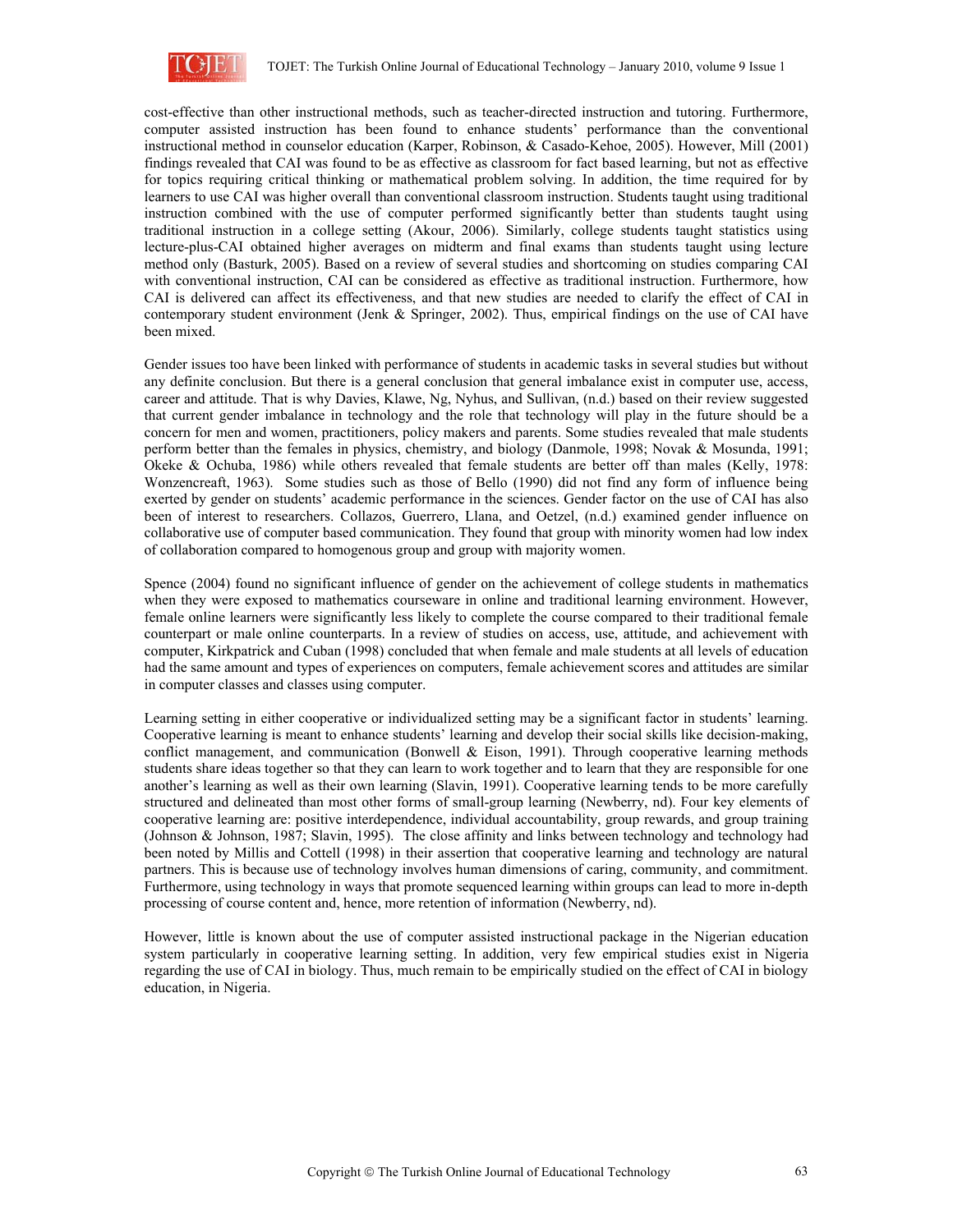

# **PURPOSE OF THE STUDY**

The study investigated the effect of computer-assisted instruction on the performance of secondary school students in biology. Specifically, the study examined:

- (1) The difference in performance in biology, if any, of secondary school students exposed to individualized computer assisted instruction, cooperative computer assisted instruction, and those exposed to conventional instruction.
- (2) The influence of students' gender on their performance in biology, when they are exposed to individualized computer assisted instruction, or cooperative computer assisted instruction.

# **Research Questions**

- 1. Will there be any difference in the performance of biology students exposed to individualized computer assisted instruction, cooperative computer assisted instruction, and those taught using conventional method?
- 2. Does gender influence the performance of biology students exposed to individualized computer assisted instruction?
- 3. Does gender influence the performance of biology students exposed to cooperative computer assisted instruction?

### **Research Hypotheses**

The following research hypotheses were tested in the study.

- Ho1 There is no significant difference in the performance of students in biology when they are exposed to (i) individualized computer assisted instruction, (ii) cooperative computer assisted instruction, and (iii) conventional instruction.
- Ho2 There is no significant difference between the performance of male and female students in biology when they are exposed to individualized computer assisted instruction.
- Ho3 There is no significant difference between the performance of male and female students in biology when they are exposed to cooperative computer assisted instruction.

# **RESEARCH METHODOLOGY**

### *Research Design*

This study was a quasi-experimental type, of the pre-test, post-test, non-equivalents, non- randomized, control group design. The design is a 3x2 factorial design. This paradigm represents three levels of treatment: the individualized Computer Assisted Instruction (experimental group 1), Cooperative Computer Assisted Instruction (experimental group 2) and the Conventional Instruction (control group); and two levels of gender (Male and female).

#### *Sample*

The target population of this research was the first year senior secondary biology students in Oyo town and Ibadan city, Nigeria. The nature of the study, however, required that the research sample was purposively selected. This is because a research on CAI must necessarily be conducted in schools where computers are available for students' use and where the students are computer literate. This was why the NESTO College, Oyo, and Ise Oluwa Montessori Secondary School, Ibadan were purposely sampled for the study. These two schools were selected as the experimental groups. A third school, St. Francis Catholic College, Oyo was also sampled as the control group, as the school is believed to be more or less equivalent in standard to the schools used for the experimental group.

The sample for Experimental Group 1 is made up of 40 students. This comprises of 20 males and 20 females. The Experimental Group II also has 40 students made up of 19 males and 21 females, while the control group was made up of 19 males and 21 female students.

### *Research Instruments*

The instruments for this research were the treatment instrument "Computer Assisted Instructional Package (CAIP)" and the test instrument, "Biology Performance Test (BIOPET)". The treatment instrument, Computer Assisted Instructional Package (CAIP) on Biology, was a self-instructional, interactive package that lasted for  $2^{1}/_{2}$  hour for an average student. It contained five lessons structured into modules. The topics covered in the package are food chain, food web, energy flow, nutrient, movement, and pyramid of numbers, all from the ecology aspect of the Nigerian senior secondary biology curriculum. It was developed by the researchers, with the assistance of a professional programme developer using Dream weaver and flash that is, written in Hypertext Markup Language (HTML) with illustrations converted to Graphic Interchange Format (GIF). Intrinsic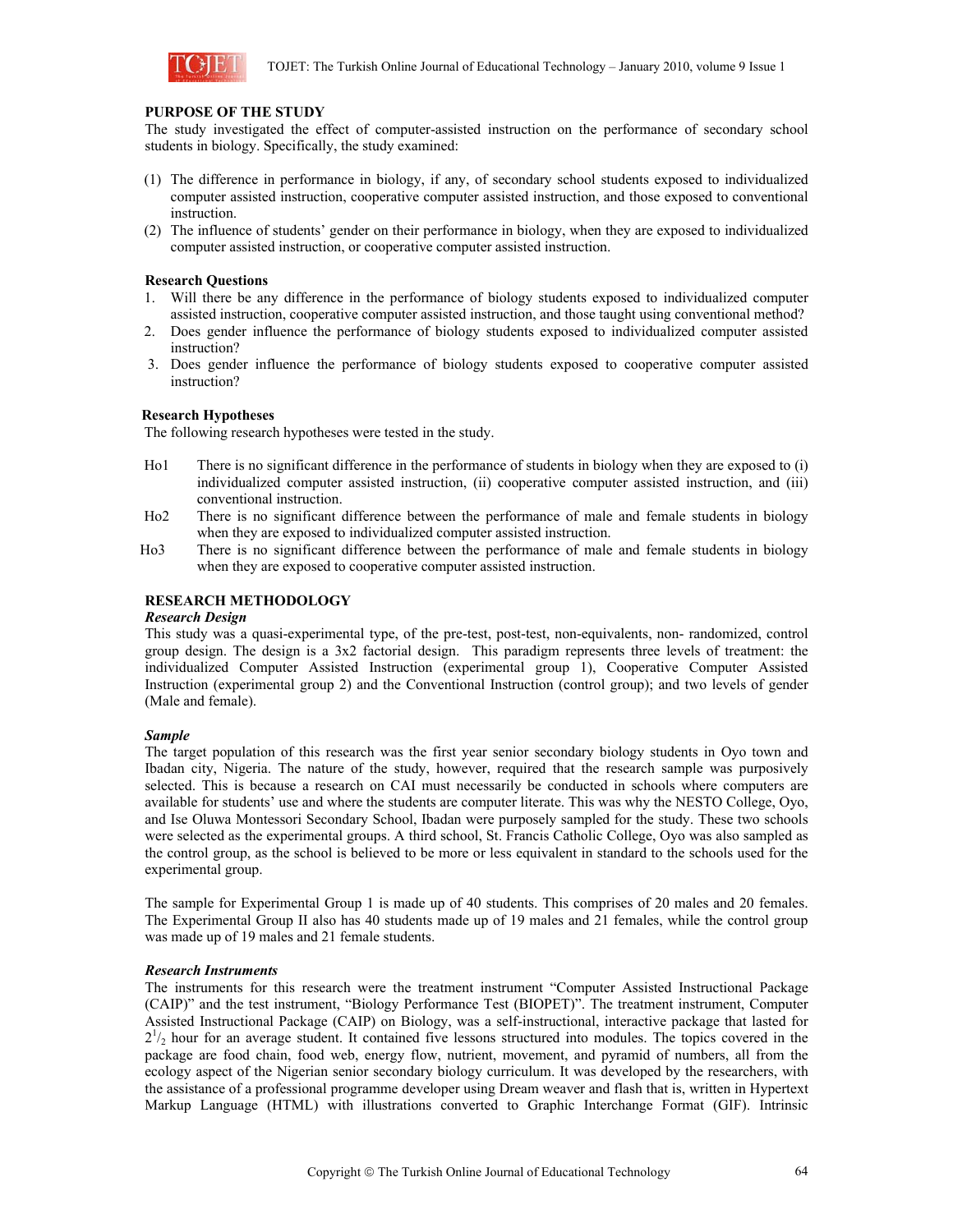

programming sequence in which single alternative frame exist to reinforce concepts that appear difficult to some students was adopted. At a consistent portion of each frame, navigation buttons were included.

In the development of the package four methodological phases were strictly followed: analysis, design, implementation and validation. In analysis stage, students' cognitive skills to be improved were considered as a baseline for the development of components of the software, and evaluation instruments were also analyzed and developed at this stage. At the design stage, storyboards, scripts, frameworks and other aspects of the software were defined. At the implementation stage, the software development was based on user-centered design, where the opinion, interests, needs, emotions, thoughts, and so on of users became key factors in the software's development. Validation involved the evaluation by biology experts for the appearance, operation and logic of hyperlink, spelling, grammar, readability, and clarity from the viewpoint of persons unfamiliar with the content. In addition, end users' usability evaluation was done through a pilot study on a sample, similar to the final sample used in the study. The results obtained in the usability experience were used for improvement of the package.

The test instrument, Biology Performance Test (BIOPET), was a 30 item multiple-choice objective test with five options each which were drawn from the past West African Examination Council (WAEC) Senior Secondary Certificate Examination biology paper II questions. The test content was based on a table of specification covering the six levels of cognitive domain of learning.

### *Procedure for Data Collection*

All the groups (experimental and control groups) were subjected to the BIOPET as pre-test. Then, the students in the first experimental (individualised) group were exposed to CAIP which had been installed on desktop computers using a web browser (Explorer or Firefox), while the second experimental group were exposed to the same content with four students working on a desktop computers. Other applications such as Internet access, CAI packages, games, and so on were disabled or removed. The students in the experimental groups were introduced to the CAI format under teacher's supervision long enough for them to be familiar with the navigation buttons and use the package independently. In addition, they were encouraged to take enough notes that could be useful for them in the post test.

The control group students were exposed to the conventional teaching method on the same content used for experimental groups. They were taught using conventional classroom format. The classroom contained a chalkboard, overhead projector, and charts which were used for the instruction. The treatment for all the groups lasted for five weeks. After the treatment the three groups were exposed to the BIOPET which had been rearranged as post test.

#### **RESULTS**

The scores of students in the three groups were analysed using ANCOVA. The analysis was done using the three research hypotheses stated for the study. The results of the analyses and discussions are as stated below.

**Hypothesis One:** There is no significant difference in the performance of students in biology when they are exposed to (i) Individualized Computer Assisted Instruction (ICAI), (ii) Cooperative Computer Assisted Instruction (CCAI), and (iii) Conventional Instruction (CI).

To determine the relative effectiveness of the three instructional treatment (ICAI, CCAI and CI), the students scores were analysed using ANCOVA and the result is as shown in Table 1.

| Table 1: Analysis of Covariance of Mean Score of students Exposed to ICAT, CCAT, and, CCT |                |     |             |         |                   |
|-------------------------------------------------------------------------------------------|----------------|-----|-------------|---------|-------------------|
| Source of Variation                                                                       | Sum of Squares | df  | Mean square | F       | Significance of F |
| Covariates (Pre-test)                                                                     | 981.571        |     | 981.571     | 433.589 | .000              |
| Main effect (treatment)                                                                   | 167.160        |     | 83.580      | 36.920  | .000              |
| Explained                                                                                 | 1148.731       |     | 382.910     |         |                   |
| Residual                                                                                  | 262.604        | 116 | 2.264       |         |                   |
| Total                                                                                     | 197.465        | 119 | 11.8599     |         |                   |
| $*$ denotes $\Gamma$ is significant at 0.05 alpha level                                   |                |     |             |         |                   |

| Table 1: Analysis of Covariance of Mean Score of students Exposed to ICAI, CCAI, and, CCI |  |
|-------------------------------------------------------------------------------------------|--|
|-------------------------------------------------------------------------------------------|--|

 $denotes F is significant at 0.05 alpha level.$ 

An examination of Table 1 reveals that an F (2, 117) = 36.920,  $\alpha$  = 0.000 for the main effect (treatment) was significant. This is because the significance of  $F = 0.000$  is less than the 0.05 alpha level. This result shows that different CAI modes (ICAI and CCAI) as well as the conventional method of instruction (CCI) produced significant difference on the post test performance of students when the covariate effect (pre-test) was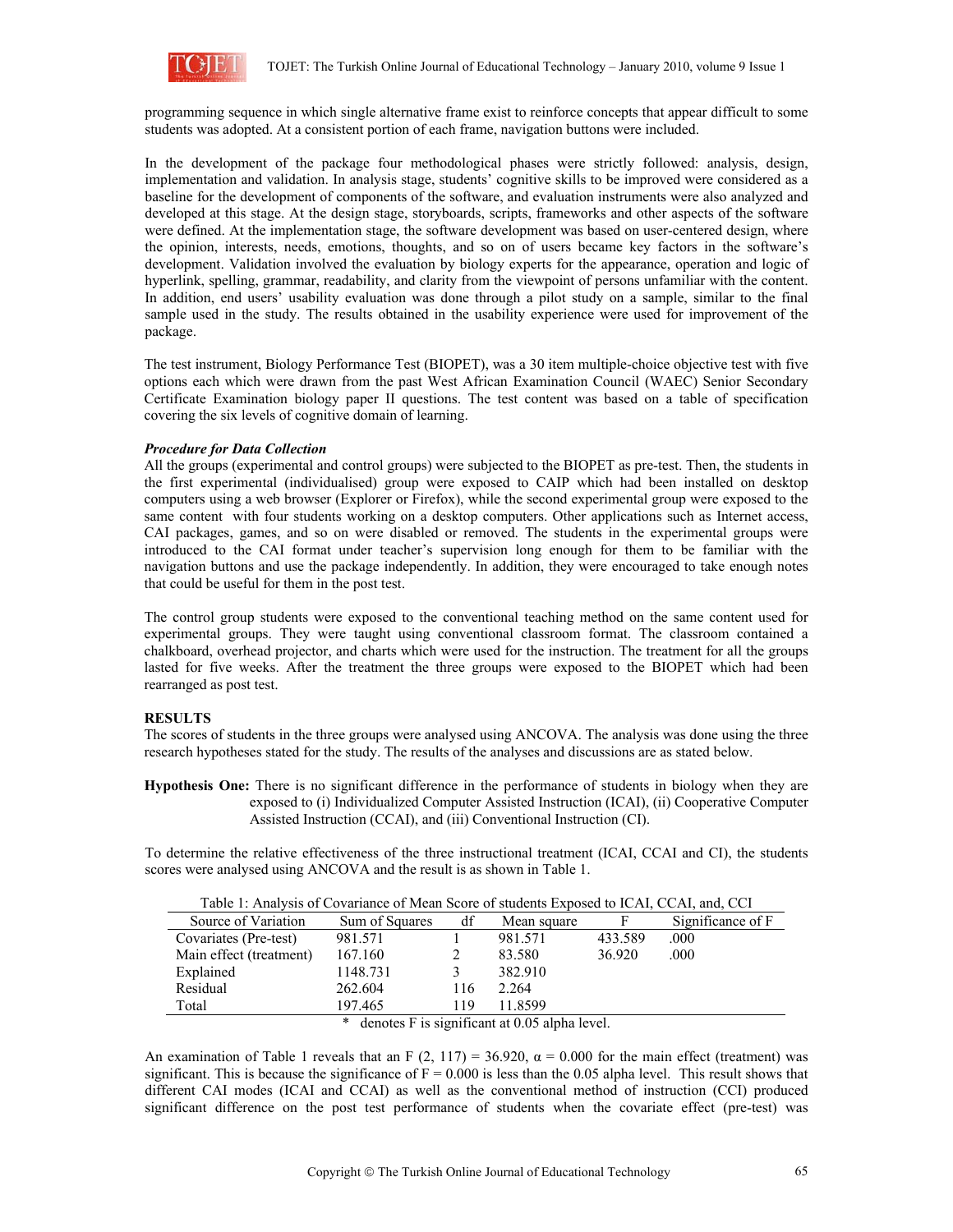

statistically controlled. Hypothesis one was therefore rejected. A follow up Scheffe test was conducted to locate where the significant difference existed among the three treatments' mean scores of the three treatment groups as indicated in Table 2.

| Table 2: Scheffe Test of Significance on the Mean Scores of Students Exposed to ICAI, CCAI and CCI |             |               |                 |                 |  |  |
|----------------------------------------------------------------------------------------------------|-------------|---------------|-----------------|-----------------|--|--|
| <b>Groups</b>                                                                                      | Mean Scores | Group 1 (CAI) | Group II (CCAI) | Group III (CCI) |  |  |
| Group I (ICAI)                                                                                     | 17.8750     |               | $*0.014$        | $*0.000$        |  |  |
| Group II (CCAI)                                                                                    | 20.0500     | $*0.014$      |                 | $*0.000$        |  |  |
| Group III (CCI)                                                                                    | 14.0500     | $*0.000$      | $*0.000$        |                 |  |  |
| $*$ The mean difference is significant at the 0.05 level                                           |             |               |                 |                 |  |  |

\* The mean difference is significant at the 0.05 level.

The data in Table 2 indicate that there was significant difference in the post test mean scores of students exposed to ICAI (X=17.8750) and those exposed to CCAI (X = 20.0500) in favour of experimental group II, that is those exposed to cooperative computer assisted instruction. It also indicates that significant difference exists in the post test scores of students exposed to CCAI ( $X = 20.0500$ ) and those exposed to CCI ( $X = 14.0500$ ) in favour of students exposed to CCAI. Significant difference was established in the post-test scores of students exposed to ICAI (X=17.8750) and those exposed to CCI (X=14.0500) in favour of ICAI group.

**Hypothesis Two***:* There is no significant difference between the performance of male and female students in biology when they are exposed to individualized computer assisted instruction (ICAI).

Analysis of covariance (ANCOVA) was used to find out the effect of the main treatment (ICAI) on the performance of the male and female student. The result is presented in Table 3.

Table 3: Analysis of Covariance of Mean Scores of Male and Female Students Exposed to CAI

| Source of variation                                  | Sum of squares | df | Mean squares |        | Significance of F |
|------------------------------------------------------|----------------|----|--------------|--------|-------------------|
| Covariates (Pre-test)                                | 213.621        |    | 213.621      | 85.793 | $*0.000$          |
| Main Effect Gender                                   | 1.074          |    | 1.074        | .431   | $** .515$         |
| Explained                                            | 214.695        |    | 107.348      |        |                   |
| Residual                                             | 92.129         | 37 | 2.490        |        |                   |
| Total                                                | 306.824        | 39 | 7.8672       |        |                   |
| ** denotes F is not significant at 0.05 alpha level. |                |    |              |        |                   |

An examination of Table 3 shows that an F (1, 37) = 0.431,  $\alpha$  = 0.515 for the main effect (treatment) was not significant at 0.05 alpha level. This result shows that the male students' performance did not differ significantly from that of their female counterparts when both were taught using Individualized Computer Assisted Instruction (ICAI) when the covariate (pre-test) was statistically controlled.

**Hypothesis Three**: There is no significant difference between the performances of male and female students in biology when they are taught using Cooperative Computer Assisted Instruction (CCAI).

Analysis of Covariance (ANCOVA) was used to find out the effect of CCAI (the main treatment) on the performance of female and female students. The result is presented in Table 4.

| Table 4: Analysis of Covariance on Mean Scores of Male and Female Students Exposed to CCAI. |                |    |              |         |                   |
|---------------------------------------------------------------------------------------------|----------------|----|--------------|---------|-------------------|
| Source of variation                                                                         | Sum of squares | df | Mean squares | F       | Significance of F |
| Covariates (Pre-test)                                                                       | 487.626        |    | 487.626      | 225.108 | 0.000             |
| Main effect (Gender)                                                                        | 249            |    | .249         | .115    | $** 737$          |
| Explained                                                                                   | 487.875        |    | 243.938      |         |                   |
| Residual                                                                                    | 80.149         | 37 | 2.166        |         |                   |
| Total                                                                                       | 568.024        | 39 | 14.565       |         |                   |

Table 4: Analysis of Covariance on Mean Scores of Male and Female Students Exposed to CCAI.

\*\* denotes not significant at 0.05 level.

An examination of the results in Table 4 shows that an F (1, 37) = 0.115  $\alpha$  = 0.737 for the main effect (treatment) was not significant at 0.05 alpha level. The result shows that the mean scores of the male and female students did not differ significantly when they were taught using Cooperative Computer Assisted Instruction (CCAI), when the covariate (pre-test) was statistically controlled.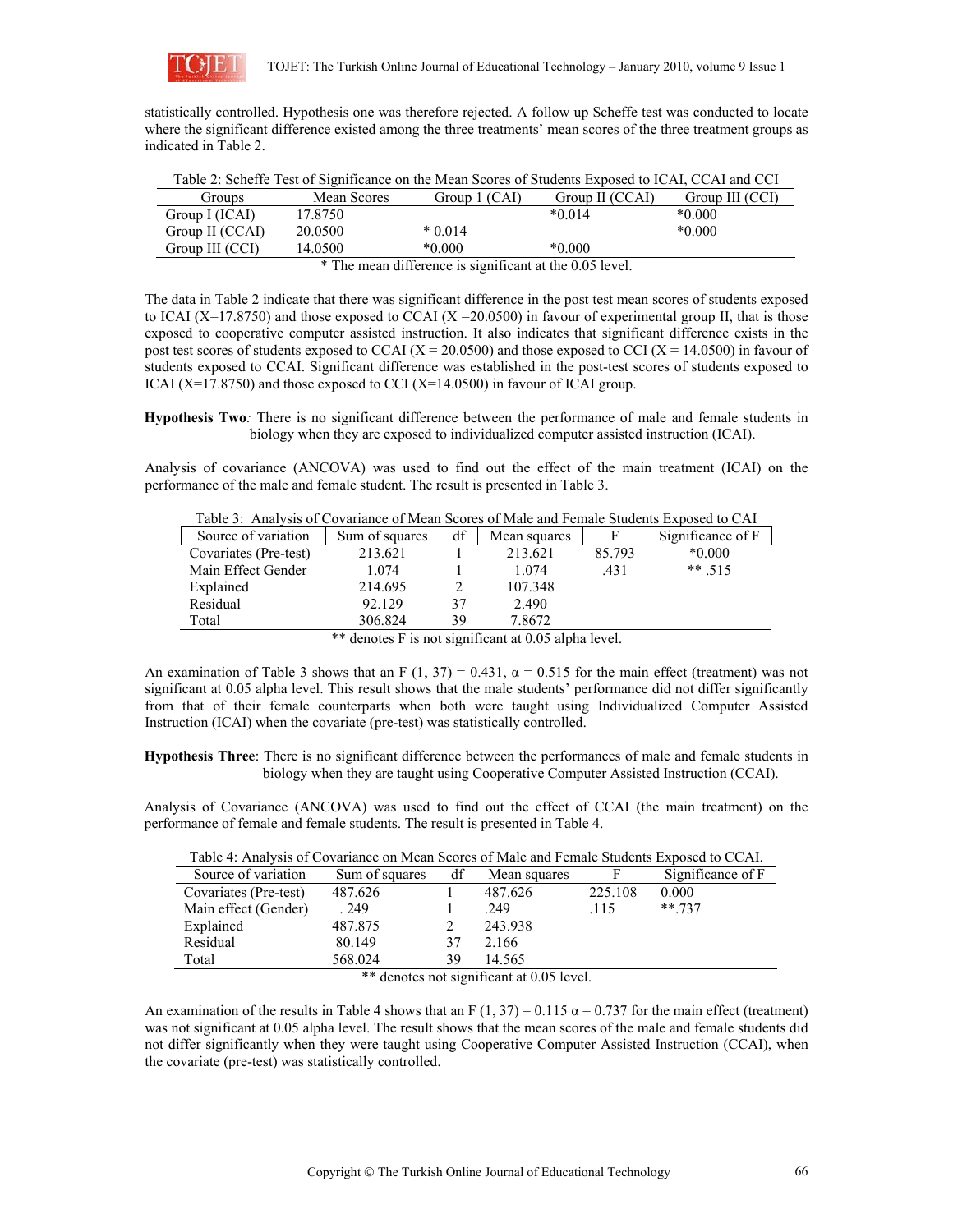

# **DISCUSSION OF FINDINGS**

The result of the analysis of covariance on the performance of students taught biology using computer assisted instructional packages in cooperative and individualised learning settings and those taught with conventional classroom instruction indicated a significant difference in favour of the students in the experimental groups. Scheffe test used as post hoc to locate the observed significant difference indicated that there was significant difference between the performances of students exposed to ICAI and CCAI (the two experimental groups). It is to be noted that students exposed to CCAI did better than those exposed to ICAI, as reflected in higher group mean. Furthermore, between the two experimental groups and the control group (conventional group) significant differences were established in favour of the two experimental groups.

These findings agree with earlier findings of Phillips and Moss (1993) and the findings of Jegede, Okebukola and Ajewole (1992) which are directly on biology. Similarly, the findings agree with the studies of Ajelabi (1998) on social studies, Egunjobi, (2002) in geography, (Udousoro, 2000) in mathematics, and Okoro, and Etukudo, (2001) in chemistry, conducted in Nigeria which confirmed that CAI has been effective in enhancing students' performance in other subjects than the conventional classroom instruction. The finding is also supported by the findings of Karper, Robinson, and Casado-Kehoe (2005) on counselling education. It, however, contradicts the conclusion of Mill (2001). It is possible to infer that the significant difference observed may be accounted for by the novel nature of the CAI settings, in the Nigerian school setting.

The influence of gender on the academic performance of students in biology when taught with CAI package in individualised or cooperative learning settings was examined using hypotheses two and three. The result of the analysis of covariance (ANCOVA) showed no significant gender difference for learners exposed to CAI package in the two settings. These findings showed that gender had no influence on the performance of students in biology whether they were taught with CAI in individualised or cooperative setting. These findings on gender agree with the earlier findings of Bello (1990) on gender and performance in biology. It also agreed with the conclusions of Kirkpatrick and Cuban (1998) based on their review of studies on computer and gender, and also the findings of Spence (2004). Thus, it can be deduced that the use of computer assisted instruction enhanced the performance of both male and female students.

### **Limitations of the Study**

The following limitations can be observed regarding this study. First, the study was designed to focus on learning of biology by senior secondary students drawn from three private Nigerian secondary schools. Thus, the findings may not be generalisable to other public institutions and other private institutions. Second, the study did not examine other alternative means like Internet for delivering the course content. Third, the curriculum content was limited to six ecology topics of the entire biology curriculum. Fourth, computer use was limited to the presentation of curriculum contents only, as the three groups were exposed to pre-test and post-test using paper and pencil approach. Despite these limitations the findings are significant, particularly in the use of CAI in the Nigerian school system.

### **RECOMMENDATIONS**

Based on the findings of this study, the following recommendations are made.

- 1. Necessary attention should be accorded computer literacy and operation in the secondary schools and relevant computer assisted instructional packages should be developed for use within the Nigerian school systems. In addition, Nigerian public schools should be equipped with necessary ICT facilities to leverage the potentials of ICT in Nigerian schools.
- 2. Since the findings of this study showed that students who worked on the computer cooperatively performed better than those who work on the computer singly, students should be encourage to develop social interaction in the use of computer. In addition, the finding implies that the number of computers to be procured for the schools does not have to be on individual students' basis. A class of 40 would not need more than eight computers systems for instructional needs.
- 3. Further empirical studies should be carried out on the use of computer for instructional purposes, on different subjects and at different levels to provide sound basis for the integration of computer in Nigerian schools.

# **REFERENCES**

Abdullahi, A. (1982): *Science teaching in Nigeria.* Ilorin: Atoto Press.

Ahmed, M. A. (2008). *Influence of personality factors on biology lecturers' assessment of difficulty levels of genetics concepts in Nigerian colleges of education*. Unpublished PhD thesis, University of Ilorin, Ilorin.

Ajayi, D. O. (1998). *Community science: Implications for science teacher*: Proceeding of the 39th Annual Conference of STAN.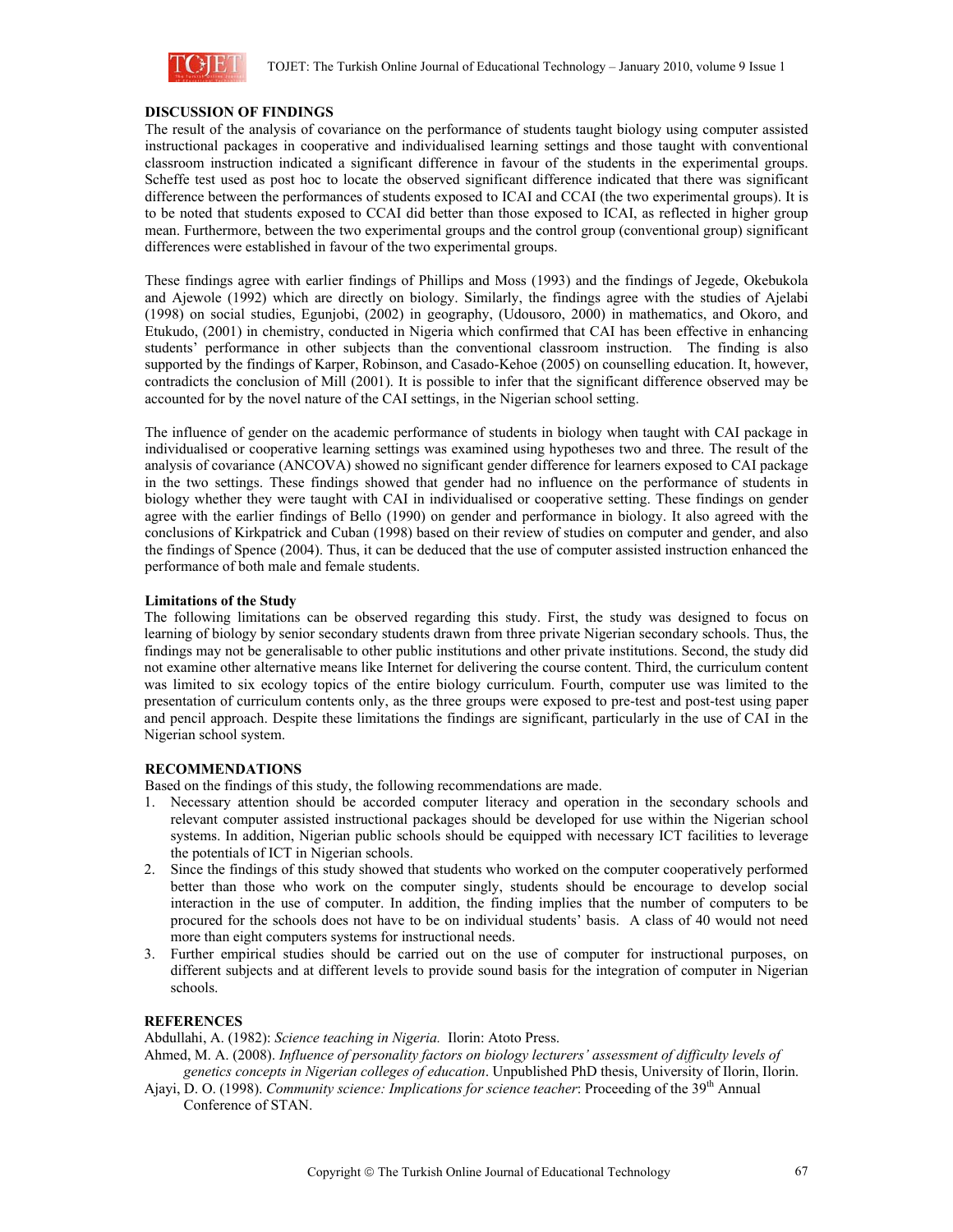

- Ajelabi, A (1998): *The relative effectiveness of computer assisted and text- assisted programme instruction on students learning outcomes in social studies.* Unpublished PhD thesis of the University of Ibadan, Ibadan, Nigeria.
- Akour*,* M. A. A. (2006). The effects of computer-assisted instruction on Jordanian college students' achievements in an introductory computer science course. *Electronic Journal for the Integration of Technology in Education, 5*, 17 – 24. Retrieved July 10, 2008, from http://ejite.isu.edu/Volume5/Akour.pdf
- Bajah, S. T. (1979). Correlates of students' extrinsic school environmental factors with level of attainment in standardized test in chemistry. *Journal of Science Teachers Association of Nigeria, 18* (1), 40 -63.
- Basturk, R. (2005). The effectiveness of computer-assisted instruction in teaching introductory statistics. *Educational Technology & Society*, 8 (2), 170-178. Retrieved July 10, 2008, from http://www.ifets.info/journals/8\_2/16.pdf
- Bello, G (1990). *Senior secondary school students' knowledge misconceptions and alternative conception of a major biology proposition.* Unpublished M.Ed. Thesis, University of Ilorin, Ilorin.
- Bonwell, C.C. & Eison, J. A. (1991). Active learning: Creating excitement in the classroom. ASHE-ERIC Higher Education Report No. 1. Washington, D.C.: The George Washington University, School of Education and Human Development.
- Collazos, C; Guerrero, L. A.; Llana, M. Oetzel, J. (nd). *Gender: An influence factor in the collaborative work process in computer-mediated communication*. Retrieved December 17, 2008, from http://www.dcc.uchile.cl/~luguerre/papers/ICNEE-02.pdf
- Cotton, K. (1997). *Computer-assisted instruction*. North West Regional Educational Laboratory. Retrieved June 12, 2007, from http://www.borg.com/~rparkany/PromOriginal/ETAP778/CAI.html
- Danmole, B. T (1998). The influence of teacher preparation and use of instructional materials on primary school pupils' performance in integrated science. *Ilorin Journal of Education, 12, 56 - 64.*
- Davies, A.R., Klawe, M., Ng, M., Nyhus, C., Sullivan, H. (n.d.). *Gender issues in computer science education*. Retrieved 23<sup>rd</sup> October, 2005 from

http://www.wcer.wisc.edu/archive/nise/News\_Activities/Forums/Klawepaper.htm

- Egunjobi A. O. (2002). *The efficacy of two computer assisted instructional modes on learners' practical geography achievement at the secondary school level in Ibadan metropolis, Nigeria*. Paper delivered at NAEMT conference, 20 -23 Nov. 2002.
- Handelsman, J., Ebert-May, D., Beichner, R., Bruns, P., Chang, A., DeHaan, R., Gentile, J., Lauffer, S., Stewart, J., Tilghman, S.M., Wood, W.B. (2004). Scientific teaching. *Science*, 304, 521 - 522. http://www.sciencemag.org/cgi/reprint/304/5670/521.pdf
- Jegede, O. ; Okebukola, P. A & Ajewole, G. (1992). Students' attitude to the use of computer for learning and achievement in biological concept. *Journal of Science Teachers Association of Nigeria, 27 (2),* 61 – 65
- Jenks, M. & Springer, J. M. (2002)*.* A view of the research on the efficacy of CAI. *Electronic Journal for the Integration of Technology in Education, 1* (2), 43 – 58. Retrieved July 15, 2006, from http://ejite.isu.edu/Volume1No2/Jenks.pdf
- Johnson, D.W. & Johnson, R.T. (1987). *Learning together and alone: Cooperative, competitive, and individualistic learning*. Englewood Cliffs, NJ: Prentice- Hall.
- Kareem, L. O. (2003). *Effects of audio-graphic self-instructional packages on senior secondary school students' performance in biology in Ilorin, Nigeria.* Unpublished PhD thesis of the University of Ilorin, Ilorin.
- Karper, C.; Robinson, E. H. & Casado-Kehoe, M. (2005). Computer assisted instruction and academic achievement in counselor education. *Journal of Technology in Counseling, 4* (1). Retrieved December 22, 2007, from http://jtc.colstate.edu/Vol4\_1/Karper/Karper.htm
- Kelly, A (1978). *Girls and science.* International Association for Evaluation of Educational Achievement Monograph (9). Stockholm: Almguist and wilksell.
- Kirkpatrick, H. & Cuban, L. (1998, July-August). Should we be worried? What the research says about gender differences in access, use, attitudes, and achievement with computers. *Educational Technology, 38* (4), 56  $-60.$
- Millis, B.J. & Cottell, Jr., P.G. (1998). *Cooperative learning for higher education faculty*. Phoenix, AZ: American Council on Education, Oryx Press.
- Mills, R. (2001). *A comparison study of the learning effectiveness of computer aided instruction vs classroom lecture*. Retrieved December 22, 2007, from http://www.concentric.net/~Walwpr/thesis/4\_result.html
- Newberry, S. (nd). Cooperative learning or individualized instruction: Which is best for computer-based instruction of the adult learner? http://www.coedu.usf.edu/itphdsem/Eme7938/sn899.pdf
- Novak, J. D. & Mosunda, D (1991). A twelve-year longitudinal study of science concept learning. *Americana Research Journal*. (28) 117 - 153
- Ogunniyi, M. B. (1979) Meanings Associated with Science Concepts and Generalization of Science by Scientists and students. *African Journal of Educational Research.* 2 (2), 175 -185.